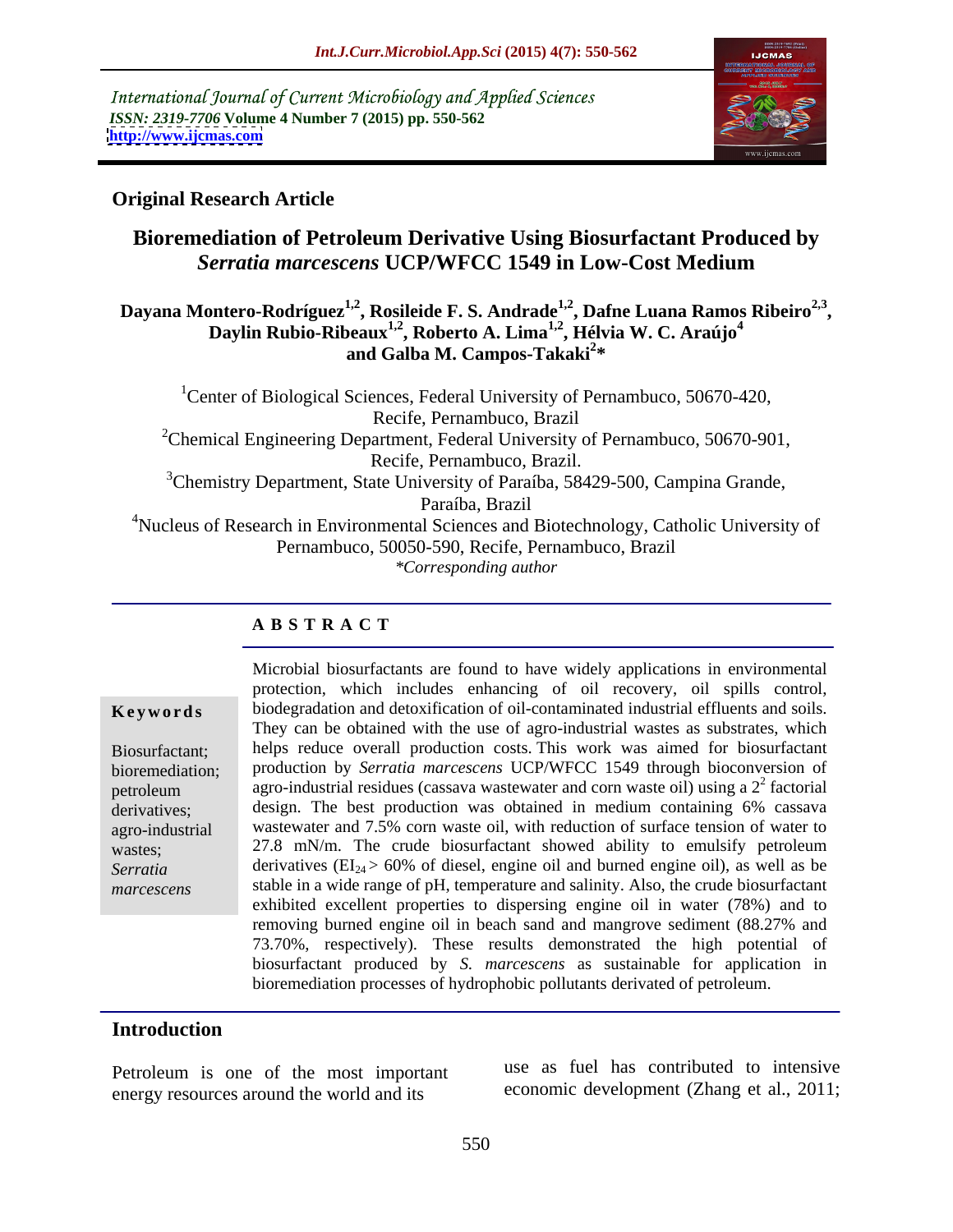Silva et al., 2014). However, petrochemical aerobic ones, such as bacteria, yeasts and spills from petroleum refinery process, oil environmental contamination by petroleum

Hydrocarbons are described as extremely application in environments (Pacwapollutant, toxic, with carcinogenic and mutagenic potential for humans (Janbandhu 2013). and Fulekar, 2011; Shahaby et al., 2015). The concern with these compounds Despite these important advantages completely (Noparat et al., 2014). Thus, reduction of production costs of technologies, the search for natural method

Biological treatment, or bioremediation, is a effectiveness and safety (Mulligan, 2009; Zheng et al., 2012; Montagnolli et al., 2015). hydrocarbons make them highly unavailable<br>to microorganisms. Several microorganisms produce biosurfactants in order to degrade<br>hydrocarbons and use them as carbon source (Pirôllo et al., 2008; Pacwa-Płociniczak et

produced by microorganisms, mainly 2011). One of the possibilities explored

industry produces considerable amounts of filamentous fungi (Muthusamy et al., 2008; hazardous wastes that contaminate waters Kapadia et al., 2013). There are many types and soils as a consequence of leaks and of biosurfactants, based on their molecular transportation and storage tanks (Aparna et  $\qquad$  2010). These microbial products have al., 2011; Souza et al., 2014). Therefore, the received considerable attention in the field derivatives has been increasing over the last influence such processes due to their years, due to its use in several industrial efficacy as dispersion and remediation segments (Janbandhu and Fulekar, 2011; agents. Also, their environmentally friendly Silva et al., 2014). Characteristics, such as low toxicity and high weight and chemical structures (Banat et al., of environmental remediation because they biodegradability make them suitable for application in environments (Pacwa- Płociniczak et al., 2011; Ławniczak et al., 2013).

increases due to difficulties in removing exhibited by biosurfactants, they have not them from the environment (Lawniczak et yet been employed extensively in the al., 2013). The remediation of contaminated industry due to their relatively high sites can be achieved by physicochemical or production costs (Luna et al., 2013; Banat et biological methods (Mulligan, 2009). al., 2014). Currently, their prices range Conventional physicochemical methods can between 2 and 3 USD/kg and are 20-30% rapidly remove the majority of spilled more expensive than their synthetic pollutants but cannot remove them equivalents (Sarubbo et al., 2014). The with the advance of sustainable biosurfactants requires enhancement of for removal and/or degradation of soil and inexpensive medium components since they water contaminated has increased (Aparna et constitute 50% of the total production costs. al., 2011). One possible strategy for reducing these desirable alternative due to its cost- from the agro-industry (Makkar et al., 2011; Despite these important advantages reduction of production costs of biosynthesis efficiency and the selection of costs is the utilization of alternative substrates, such as waste or by-products Banat et al., 2014).

Low solubility and high hydrophobicity of In addition, modern society produces high to microorganisms. Several microorganisms related to industries, forestry, agriculture hydrocarbons and use them as carbon source It was reported that millions of tons of al., 2011). generated each year throughout the world Biosurfactants are surface-active compounds management and utilization (Makkar et al., quantity of waste materials through activity and municipalities (Montoneri et al., 2009). It was reported that millions of tons of hazardous and non-hazardous wastes are and therefore there is a global concern for its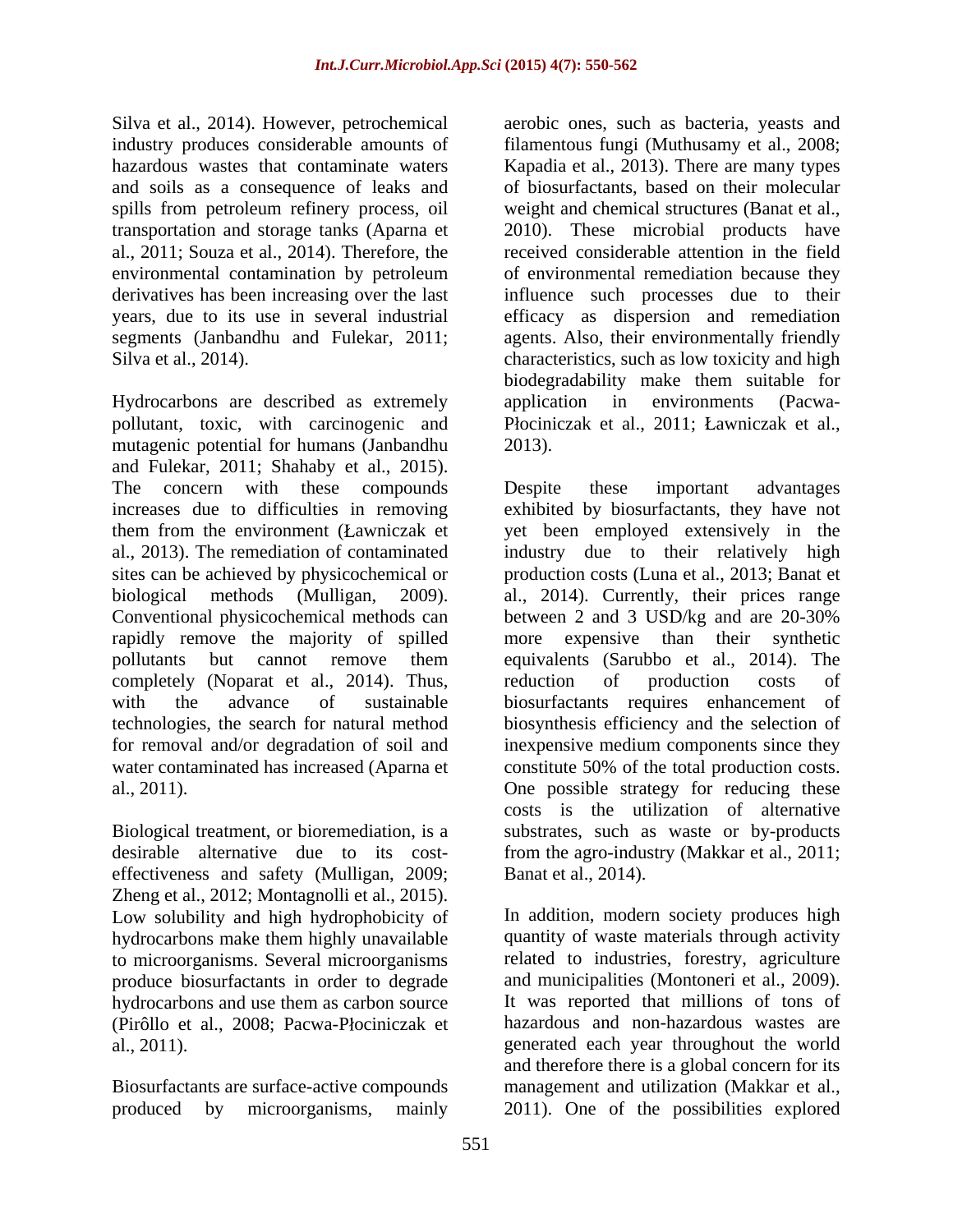extensively is the use of organic matter rich but cheap agro-based raw materials or corn waste oil (CWO), kindly supplied from industrial wastes as substrates for microbial a local restaurants in the city of Recife, state production. This approach will help to of Pernambuco, Brazil. The substrates were achieve double benefits of reducing pollution while producing useful products recommendations and used without any (Jain et al., 2013). A variety of these cheap raw materials have been employed for biosurfactant production including vegetable oils, waste frying oils, distillery and dairy wastes, cassava wastewater and corn steep

Thus, the aim of this work was to produce concentrations of CW and CWO, in of process and evaluate its application in the

### **Microorganism**

UCP/WFCC 1549 was kindly supplied from CW and CWO on the surface tension as Pernambuco, Recife, state of Pernambuco, significance of the variables were 10 g/L, yeast extract 5 g/L, NaCl 10 g/L and agar 15 g/L) at  $5^{\circ}$ C. For pre-culture, the transferred to 50 mL of LB broth and maintained under orbital shaker at 150 rpm during 18 h at 28ºC, to obtain the seed culture.

The production medium was composed by cassava wastewater (CW) obtained from an tensiometer model Sigma 70 (KSV industry food at municipal district of Instruments Ltd., Finland) by the Du Nouy

Carnaíba, state of Pernambuco, Brazil and stored according to the suppliers further processing.

### **Culture conditions and biosurfactant production**

liquor (Makkar et al., 2011; Andrade Silva The experiments were carried out in 250 mL et al., 2014; Rocha e Silva et al., 2014). Erlenmeyer flasks containing 100 mL of biosurfactants by the bacterium *Serratia*  agreement with the experimental factorial *marcescens* UCP/WFCC 1549 cultivated in design. After to adjust pH of the media to low-cost medium in order to reduce the cost 7.0 and sterilization by autoclaving, each removal of petroleum derivatives. seed culture (0.8 optical density at 600 nm, **Materials and Methods** were carried out on a rotatory shaker at 150 production medium, with varying concentrations of CW and CWO, in flask was inoculated with  $1\%$  (v/v) of the corresponding to  $10^7$  cells/mL). Cultivations rpm, for 72 h at 28°C.

The bacterium *Serratia marcescens* out to analyze the effects and interactions of the Culture Collection of the Nucleus of response variable, using a set of eight Research in Environmental Sciences and experiments, with four replicates at the Biotechnology, Catholic University of central points (Table 1). The effects and Brazil. The microorganism was maintained graphically illustrated using a Pareto chart. in Luria Bertani (LB) solid medium (trytone The data obtained from the experiments strain from 24 h -culture on LB medium was Inc., USA) and the significance of the A 2 2 full factorial design (FFD) was carried CW and CWO on the surface tension as significance of the variables were were subjected to statistical analysis by STATISTICA software version 7.0 (StatSoft results was tested at *p* < 0.05 level.

### **Determination of surface tension**

**Agro-industrial wastes** metabolic cell-free liquid obtained by The surface tension was determined on centrifugation  $(10,000 \times g)$  for 15 min) and subsequent filtration of cultures, using a tensiometer model Sigma 70 (KSV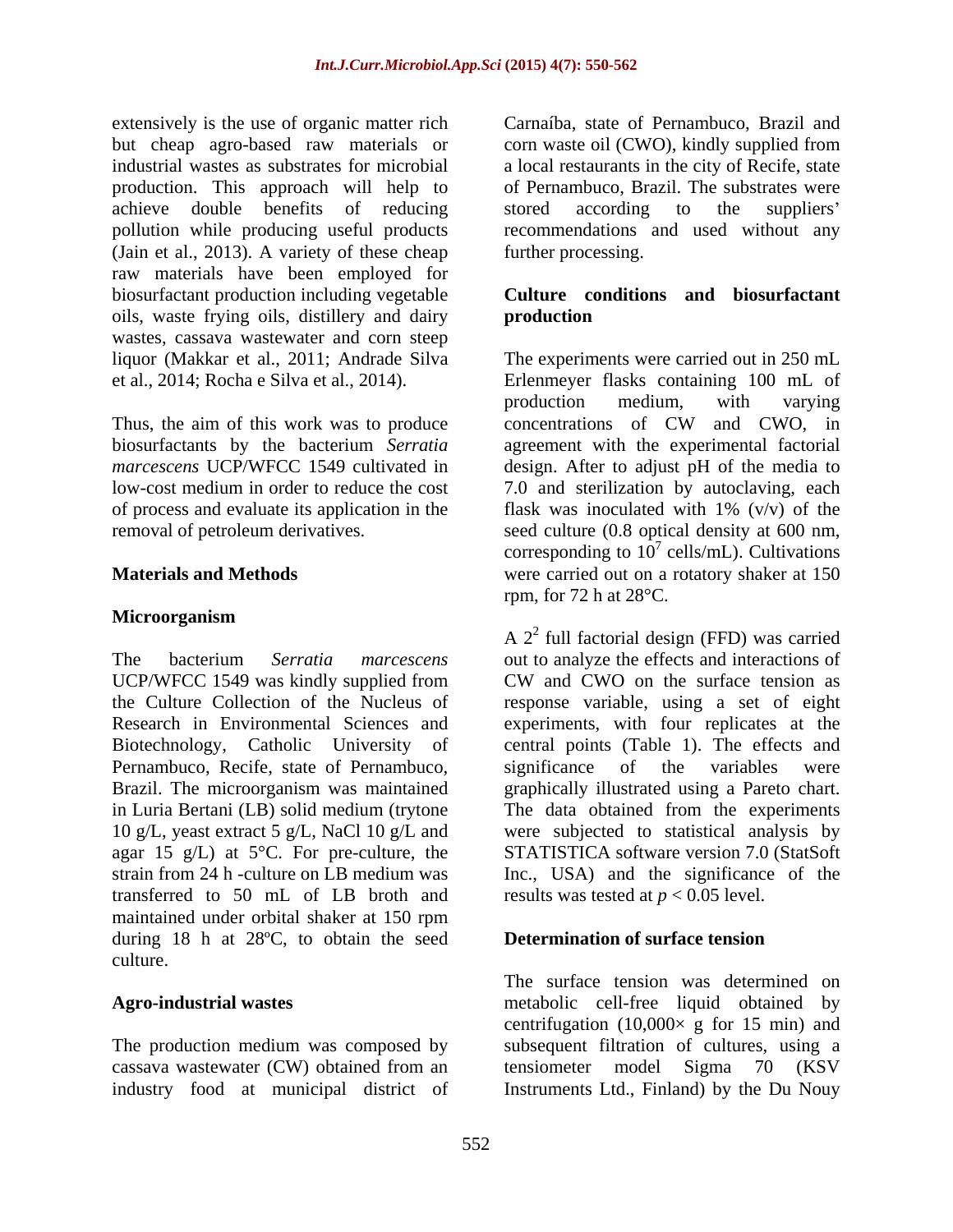(± 28° C). Measurements of surface tension from distilled water and from the conventional medium were used as control (Kuyukina et al., 2001).

The emulsification index was analysed according to Cooper and Goldenberg (1987) for the better condition of the FFD, determined by measuring of surface tension. The test was done using 2 mL of the metabolic cell-free liquid and 2 mL of petroleum derivatives (diesel, kerosene, engine oil and burned engine oil) in a graduated screw cap test tube and vortexed at high speed for 2 min. After 24 h, the emulsification index  $(EI_{24})$  was calculated by dividing the measured height of the emulsion layer by the mixture's total height and multiplying by 100 to expressing in

### **Stability of the biosurfactant**

Stability studies were undertaken using the cell-free broth obtained after centrifugation of the cultures at  $10,000 \times g$  for 15 min. Twenty millilitres of this broth were maintained at a constant temperature (0, 5, 70, 100 and 120  $^{\circ}$ C) for 1 h, and cooled to room temperature, after which the surface tension was measured. The effect of pH on adjustment of the broth pH to 2, 4, 6, 8, 10,  $\frac{1}{2}$  biosurfactant was gravimetrically 12 and 14 with 6.0 M NaOH or HCl. The determined using hexand (Edita et al., 2011). effect of NaCl concentrations  $(2-12\% , w/v)$  Results and Discussion on the activity of the biosurfactant were also determined. The tests were performed in triplicate (Luna et al., 2011, 2013).

slowly dropping 1 mL of burned engine oil

ring method at room temperature onto the surface of 30 mL of distillated **Emulsification index**<br>
calculated as the rate of the Petri dish onto the surface of 30 mL of distillated water in a Petri dish (9 cm in diameter). This was followed by the addition of 500  $\mu$ L of the cell-free metabolic liquid (crude biosurfactant) on the center of the oil layer. The mean diameter of the clear zones of triplicates experiments was measured and diameter (Ali Diab and El Din, 2013; Andrade Silva et al., 2014). The chemical surfactant Triton X-100 was used as control.

### **Bioremediation test of beach sand and mangrove sediment**

percentage.<br>
sand or mangrove sediment were transferred surface tension was evaluated after the income and the impact of Testing the suitability of biosurfactant for bioremediation process was conducted by using 60 g of beach sand or mangrove sediment impregnated with 5 mL of burned engine oil. Biosurfactant produced by *S. marcescens* cultivated in the better condition of factorial design, was used in the removal tests. Fractions of 20 g of the contaminated to 250 mL Erlenmeyer flasks, which were submitted to the following treatments: addition of 40 mL of the cell-free metabolic liquid and addition of 40 mL distilled water (control). The tests were carried out in triplicate and the samples were incubated on a rotary shaker (150 rpm) for 48 h at 28  $^{\circ}$ C. Then, they were centrifuged at 5000 g for 10 min for separation of the wash solution and the sand or mangrove sediment. The amount of oil residing after the impact of biosurfactant was gravimetrically determined using hexane (Luna et al., 2011).

### **Results and Discussion**

# **Production of biosurfactant by** *Serratia marcescens*

**Oil displacement test One** of main factors governing the success The oil displacement test was carried out by  $\overrightarrow{a}$  biosurfactants production is the of biosurfactants production is the development of an economical process that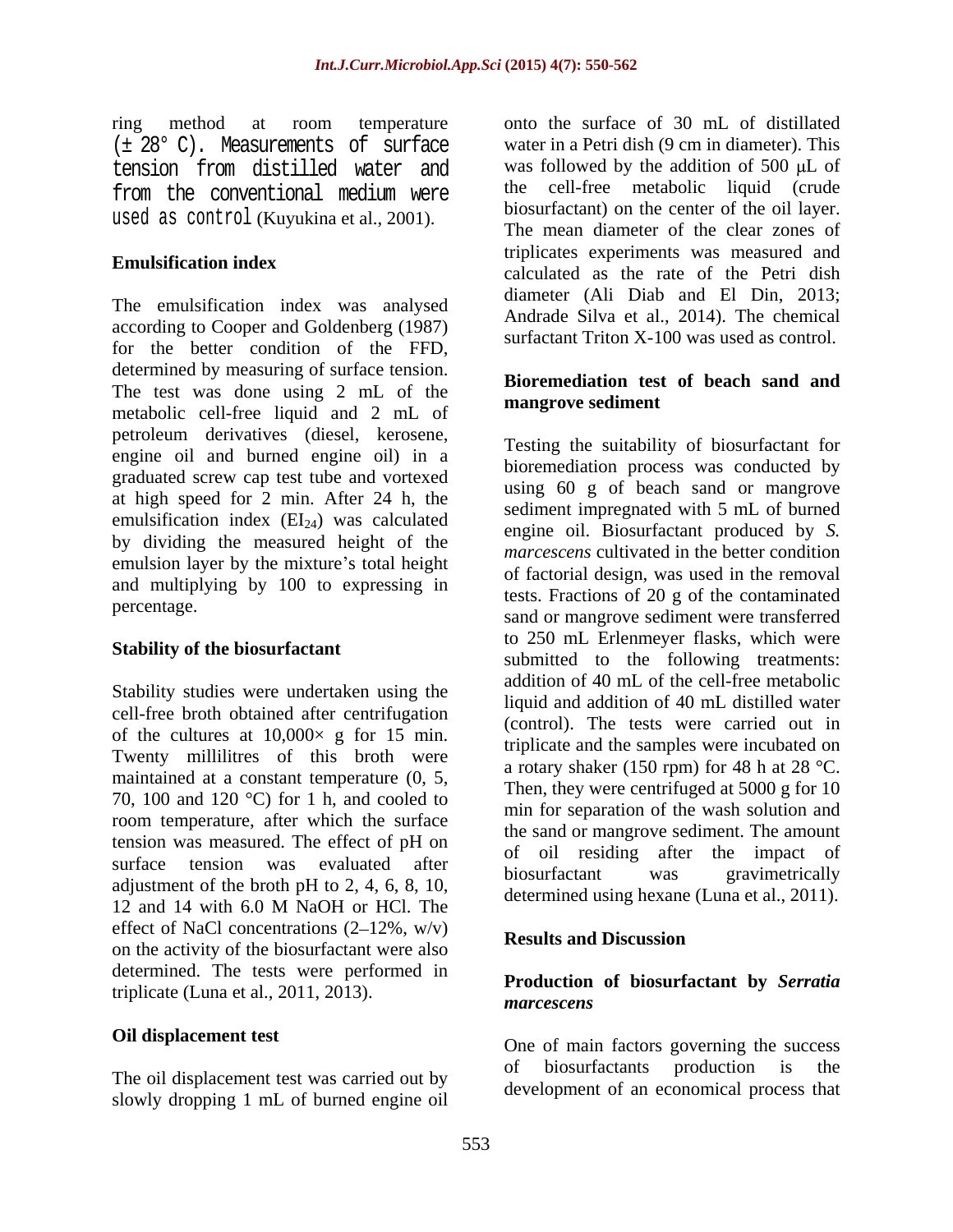uses low-cost materials (Rufino et al., 2014). Cassava wastewater and vegetable waste oil are agro-industrial wastes which disposal biotechnological processes (Makkar et al., (Cooper and Goldenberg, 1987). The

surface tension, as well as the interaction between them, are shown in Pareto chart<br>
Stability studies illustrated in Figure 1. As can be seen, the interaction of both substrates had a significant influence on reducing the surface tension in the culture medium. In addition, both substrates by separate were statistically<br>et al., 2013). For example, many significant for biosurfactant production by *S. marcescens*. These results are in accordance with the literature that affirms that physiological biosurfactant production is associated with the assimilatory mechanism in response to exposure to hydrophobic substrates, isolated or combined with a soluble substrate (Rufino et al., 2014).

# **Emulsifier property**

causes environmental problems; however, The emulsifying property determines the their high content of nutrients make them strength of biosurfactant in retaining the attractive substrates for several emulsion of hydrocarbons or oils in water 2011; Andrade Silva et al., 2014; Berger et emulsification index  $(EI_{24})$  was determined al., 2014). Then, this paper describes the use to biosurfactant produced by *S. marcescens* of two residues - cassava wastewater (CW) in condition 4 of the  $2<sup>2</sup>$  FFD, using various and corn waste oil (CWO)- as low-cost hydrophobic compounds derivatives from medium components for biosurfactant petroleum (Figure 2). The results showed production by *S. marcescens* UCP/WFCC that stable emulsions were formed using 1549. diesel, engine oil and burned engine oil), The microorganism was cultivated during 72  $\qquad$  to 60% after 24 h. The maximum  $EI_{24}$  was h, in different concentrations of CW and observed with burned engine oil (72.7%). CWO, according to a  $2^2$  full factorial design Previously, few studies had reported (FFD). The results shown in Table 2 biosurfactant produced by *S. marcescens* demonstrated that *S. marcescens* had the strains, with good properties emulsifying ability to reduce the surface tension in kerosene as hydrocarbon (Roldan-Carrillo et presence of these agro-industrial wastes, al., 2011; Ibrahim et al., 2013), but this is with the higher reduction in condition 4, the first study showing the ability of corresponding to medium composed by 6% CW and 7.5% CWO. These results confirm of the most important characteristic of those obtained previously by Montero- hydrocarbon degrading bacteria is the ability Rodríguez et al. (2014), with the same to emulsify hydrocarbons in solution by residues, ratifying the suitability of both producing surface active agents that cause wastes as alternative substrates for dispersion of hydrocarbons in water biosurfactant production (Alves et al., 2014). emulsion, microdroplets or micelles which The estimated effects of CW and CWO on (Hommel, 1990; Adebusoye et al., 2008). (Cooper and Goldenberg, 1987).  $2$  FFD, using various confirmed by good emulsification indices up observed with burned engine oil (72.7%). emulsify efficiently burned engine oil. One are subsequently transported into the cell (Hommel, 1990; Adebusoye et al., 2008).

# Stability studies **Stability** studies

The diverse application of biosurfactants in different fields depends on its stability at different temperatures, pH and salinity (Jain et al., 2013). For example, many hydrocarbon-contaminated environments are characterized by extreme environmental conditions such as very low or elevated temperatures, highly acidic or alkaline pH, high saline concentrations and or high pressures (Okoro et al., 2012).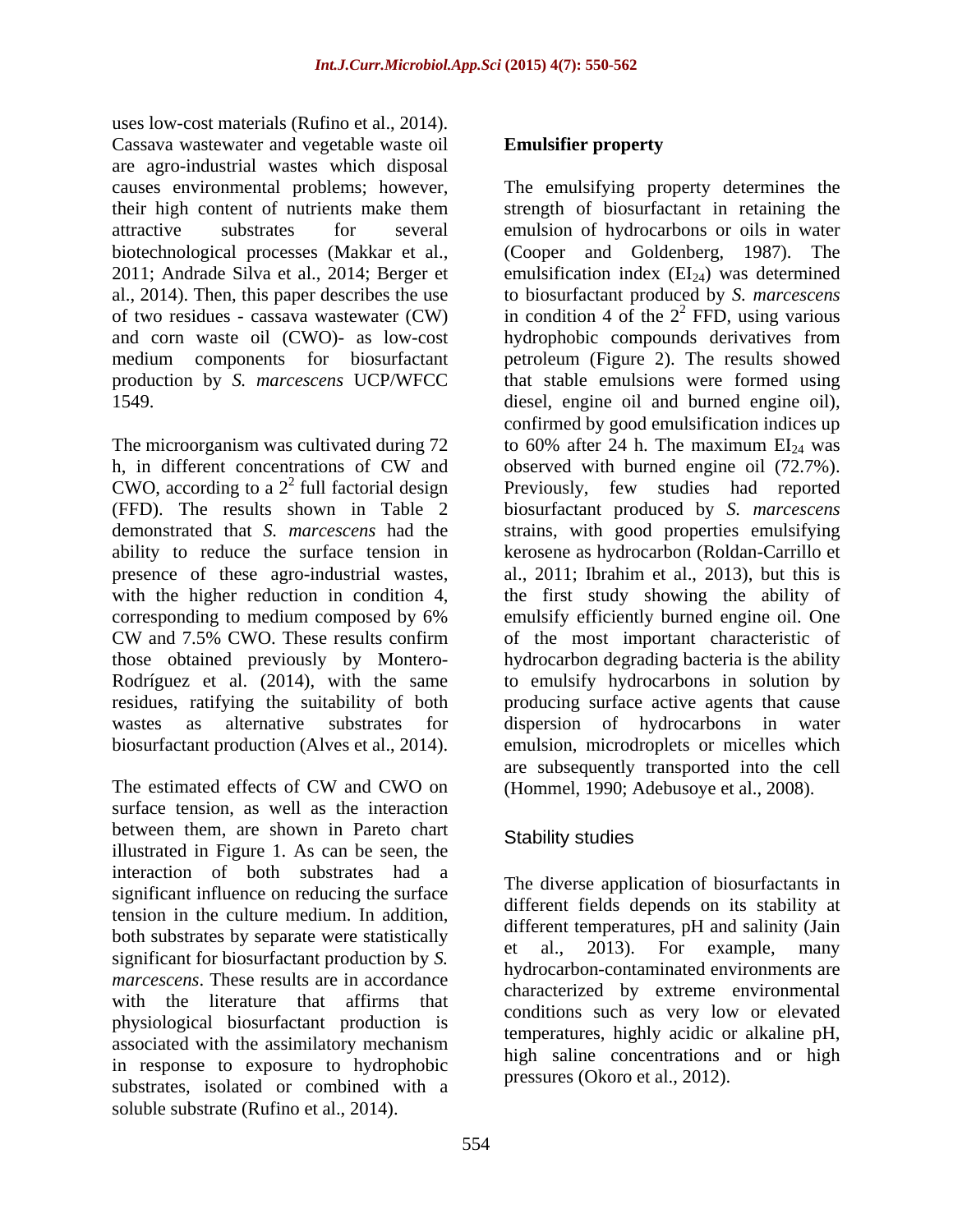**Table.1** Design matrix for the factorial experiments used to evaluate the influence of two factors (cassava wastewater (CW) and corn waste oil (CWO)) on biosurfactant production by *S. marcescens* UCP/WFCC 1549, with experimental conditions set at the mean of two extreme levels  $(-1 \text{ and } +1)$  and a central point  $(0)$ 

| <b>Independent Variables</b>      | <b>Factor levels</b> |                 |                                   |
|-----------------------------------|----------------------|-----------------|-----------------------------------|
|                                   |                      |                 | . .                               |
| Cassava wastewater (CW) % $(v/v)$ | $\sim$ $\sim$        |                 | .                                 |
| Corn waste oil (CWO) % $(v/v)$    | ◡.◡                  | $\cdot$ $\circ$ | $\overline{\phantom{0}}$<br>. . J |

| Table.2 Surface<br>tor biosurfactant production l<br>e tension values obtained in the 2<br>2° full factorial design used |
|--------------------------------------------------------------------------------------------------------------------------|
| $\sim$ T <sup>r</sup> <sup>D</sup> /WFCC 1549 at $28 \text{ m}$<br>d 150 rpm during 72.<br>2 hours<br>marcescens         |

| <b>Conditions</b> | Cassava wastewater | Corn waste oil | Surface tension $(mN/m)$  |
|-------------------|--------------------|----------------|---------------------------|
|                   |                    |                | 20E                       |
|                   |                    |                | $\sim$ 1                  |
|                   |                    |                | $\bigcap_{i=1}^n$<br>ن. ـ |
|                   |                    |                | 270<br>$\sim$ $\sim$      |
|                   |                    |                | 32.8                      |
|                   |                    |                | 222<br>ے . _              |
|                   |                    |                | $\Omega$ $\Omega$         |
|                   |                    |                | $22 -$                    |

**Table.3** Removal of burned engine oil adsorbed in beach sand and mangrove sediment by the cell-free culture medium containing the crude biosurfactant produced by *S. marcescens* UCP/WFCC 1549 and by distilled water (control)

| $\frac{1}{2}$             |                   |                          |  |
|---------------------------|-------------------|--------------------------|--|
| <b>Treatments</b>         |                   | <b>Removal</b> $(\%)$    |  |
|                           | <b>Beach sand</b> | <b>Mangrove sediment</b> |  |
| Distilled water (control) | 51.80             | 65.47                    |  |
| Cell-free culture medium  | 88.27             | $\overline{a}$<br>13.70  |  |
| (crude biosurfactant)     |                   |                          |  |

Figure.1 Pareto chart of standardized effects of (1) cassava wastewater (CW) and (2) corn waste oil (CWO) on the surface tension of culture media by *S. marcescens* UCP/WFCC 1549. The point at which the effect estimates were statistically significant ( $p = 0.05$ ) is indicated by the broken vertical line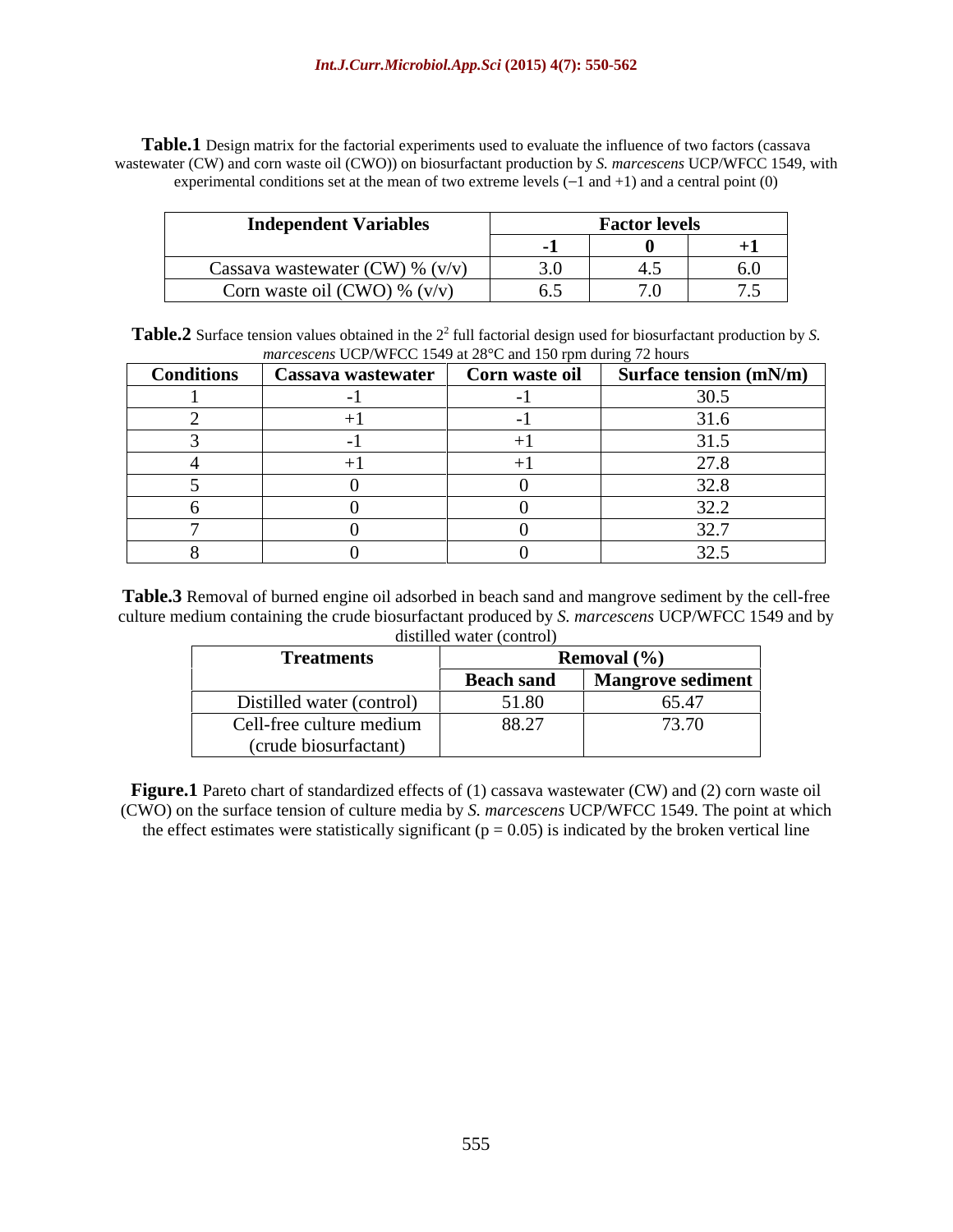

**Figure.2** Emulsification index of the biosurfactant produced by *S. marcescens* UCP/WFCC 1549 in medium containing 6% cassava wastewater and 7.5% corn waste oil



**Figure.3** Stability of surface tension of biosurfactant produced by *S. marcescens* UCP/WFCC 1549 using cassava wastewater and corn waste oil. Influence of pH (**A**), temperature (**B**), and sodium chloride concentrations (**C**) on surface tension stability

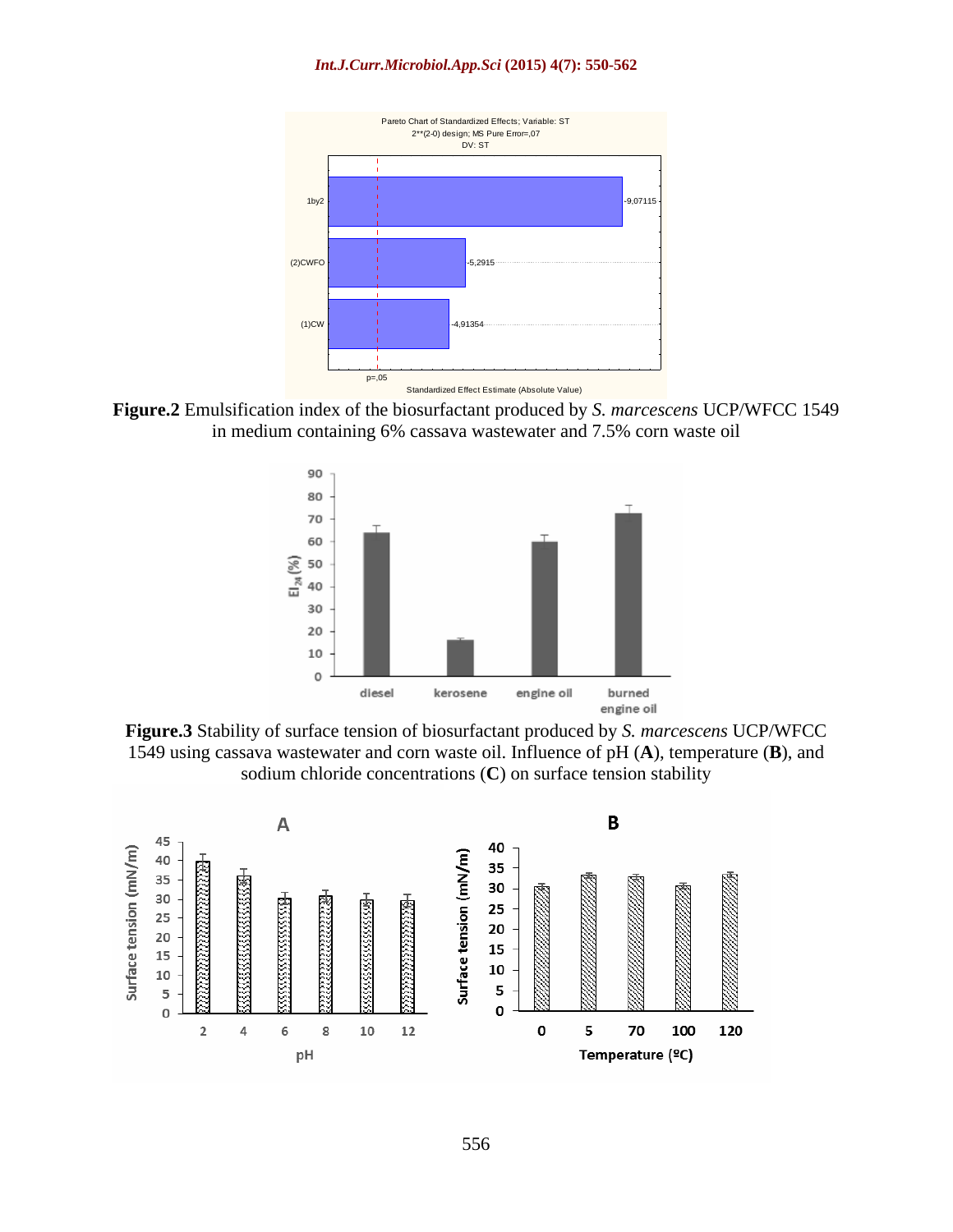

**Figure.4** Oil displacement activity of crude biosurfactant produced by *S. marcescens* UCP/WFCC 1549. Engine oil droplet without application of surfactant (A), after dispersion with Triton X-100 (B) and after dispersion with crude biosurfactant produced by *S. marcescens*



**Figure.5** Bioremediation test of beach sand and mangrove sediment using crude biosurfactant produced by *S. marcescens* UCP/WFCC 1549. (A) Beach sand adsorbed with burned engine oil without treatment (control). (B) Beach sand with remaining burned engine oil after treatment with distilled water. (C) Beach sand with remaining burned engine oil after treatment with the crude biosurfactant. (D) Mangrove sediment adsorbed with burned engine oil without treatment (control). (E) Mangrove sediment with remaining burned engine oil after treatment with distilled water. (F) Mangrove sediment with remaining burned engine oil after treatment with the crude biosurfactant

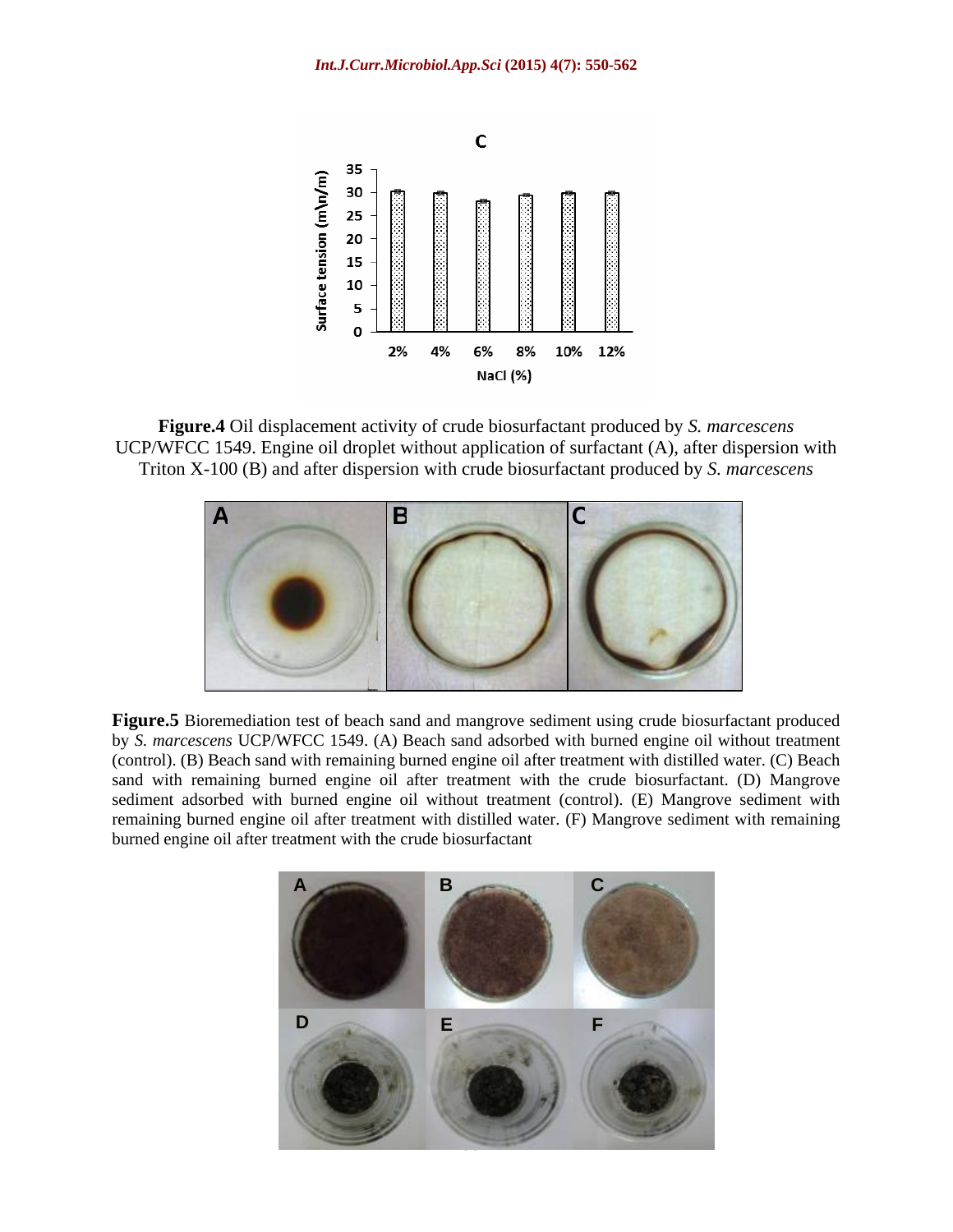Figure 3 shows the effects of temperature, biosurfactant produced by *Bacillus subtilis* pH and salinity concentration in stability of whereas Rocha e Silva et al. (2014) achieved surface tension of the biosurfactant an 80% oil displacement rate using crude produced by *S. marcescens.* The results biosurfactant of *Pseudomonas cepacia*. The showed that crude biosurfactant was stable present study shows excellent property of to the neutral to basic pH range, with an biosurfactant produced by *S. marcescens* increase in surface tension in acid pH (Figure 3A). In case of temperature, the those showed by others *S. marcescens* surface tensions remained practically strains previously studied (Roldan-Carrillo uniform at different values (0-120ºC) (Figure 3B), indicating that variation in temperature had no appreciable effect. Similarly, the addition up to  $12\%$  (w/v) sodium chloride to the cell-free liquid showed no noticeable effect in the surface The release of contaminants, such as tension. Biosurfactant produced by other *S. marcescens* strains have indicated stability the environment is one of the main causes of in a wide range of pH, temperature and salinity as was demonstrated in present study, make them potential candidates for microbial enhanced oil recovery or (Mulligan, 2009; Silva et al., 2014). The bioremediation of environment in extreme marine environment has suffered with conditions (Anyanwu et al., 2011; Ibrahim et constant oil spills, making oil one of the al., 2013). most abundant organic contaminants in the

of the testing solution (Ibrahim et al., 2013). Figure 4 illustrates the dispersant activities of Triton X-100 and crude biosurfactant achieved a dispersion rate of 78%, showing one environmental medium to another.

Sitohy et al. (2010) reported an oil

UCP/WFCC 1549 which was better than et al., 2011; Ibrahim et al., 2013).

# **Bioremediation test of contaminated beach sand and mangrove sediment**

**Oil displacement test production** is transported by ships through The oil displacement test is an indirect contamination levels in various marine measurement of surface activity of ecosystems, such as beaches and mangroves surfactant sample tested against oil; a larger due to possible accidents (Santos et al., diameter indicates a higher surface activity 2011; Silva et al., 2014; Oliveira et al., petroleum and petroleum byproducts into global pollution and has become a focus of great concern both in developing countries due to the broad environmental distribution sea (Souza et al., 2014). Half of world oil the oceans, increasing hydrocarbon 2015).

produced by *S. marcescens.* The dispersion methods can rapidly remove the majority of rate obtained with the use of synthetic spilled oil, in most cases, these methods surfactant was 89%, whereas the cell-free cannot clean up completely crude oil or the metabolic liquid (crude biosurfactant) removal simply transfers contaminants from its potential in the dispersion of oil spills. Thus, more attention is being given to displacement rate of 57% using a an important role in remediation processesAlthough conventional physicochemical one environmental medium to another. biological alternatives (Malik and Tsai, 2012; Lin et al., 2014). Biosurfactants play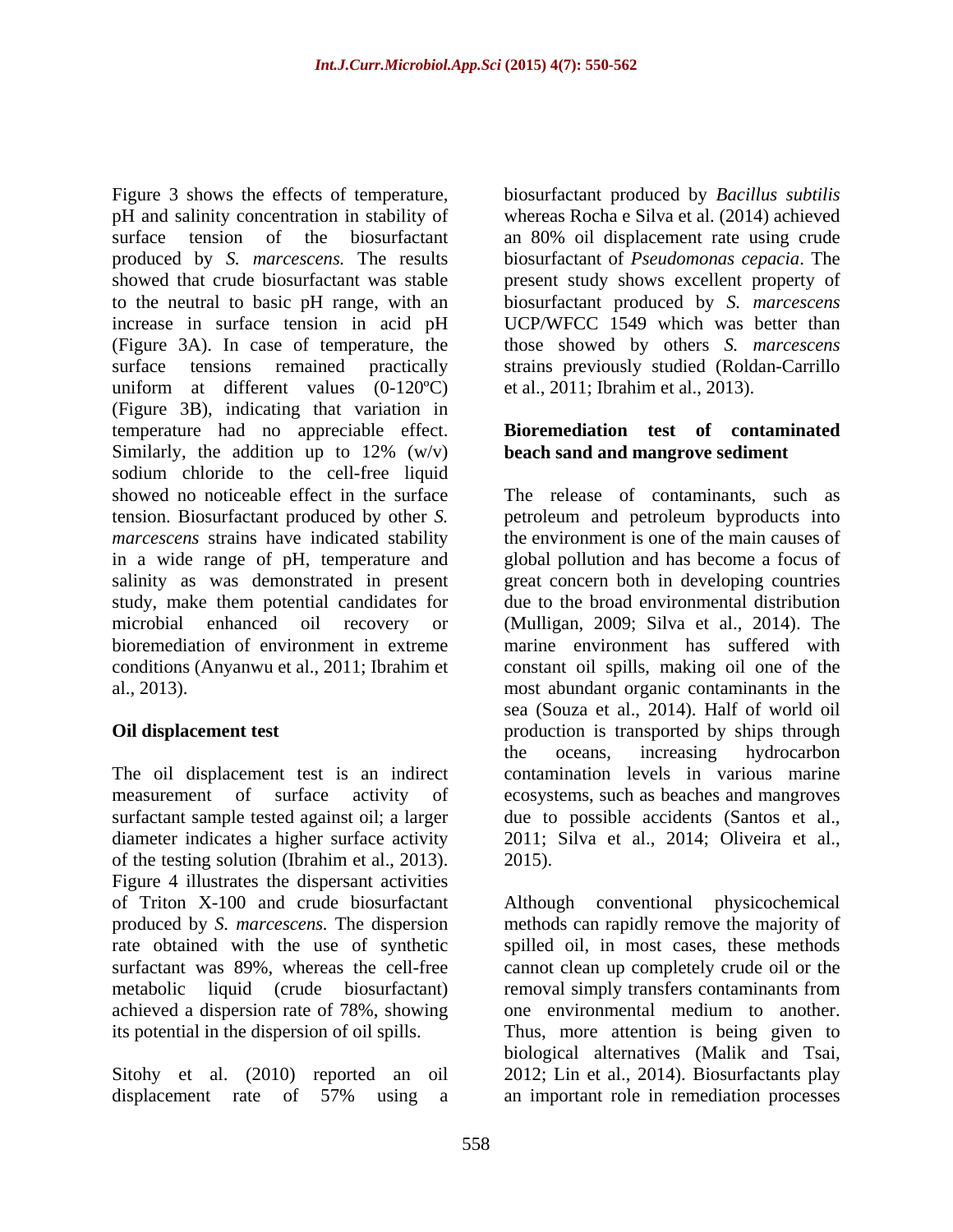due to their efficacy as dispersion and remediation agents as well as their Agreement Program (PEC-PG) of CNPq for environmentally friendly characteristics, the Master scholarship and to NPCIAMB such as low toxicity and high Catholic University of Pernambuco, Brazil, biodegradability (Luna et al., 2011; Silva et al., 2014).

Figure 5 and Table 3 show the results obtained for the removal of burned engine oil adsorbed in samples of beach sand and mangrove sediments by crude biosurfactant from *S. marcescens*. In comparison with distilled water (control), promising results estuarine bacteria. International were obtained by crude biosurfactant from *S. marcescens* with removal of 88.27% and

Results described in the literature show that the biosurfactants produced by strains of *Pseudomonas aeruginosa* removed 49-54% of crude oil adsorbed in sand (Bordoloi and Konwar, 2008), whereas Silva et al. (2010) demonstrated high removal rates (above vessels and enhancing the 85%) of diesel oil from sand samples, but lower (less than 20%) when petroleum was tested. Nalini and Parthasarathi (2013) showed the recovery of 92% of used engine oil adsorbed in sand by biosurfactant M.M. Almeida, G.M. Campos Takaki produced by *Serratia rubidae.* The results obtained in present study demonstrated considerable potential of crude biosurfactant of *S. marcescens* UCP/WFCC 1549 for use in bioremediation processes of oil-polluted

This work was financially supported by Campos-Takaki. G.M. 2014. National Council for Scientific and Biosurfactant-and-Bioemulsifier Technological Development (CNPq) 563382/2010-4-SISBIOTA and *Cunninghamella echinulata* Isolated 308245/2010-5 (G.M.C.T.), Coordination for the Improvement of Higher Level Education Personnel (CAPES), Foundation for the Support of Science and Technology of the State of Pernambuco (FACEPE). The

authors are grateful to Graduate Student for use of laboratories.

# **References**

- Adebusoye, S.A., O.O. Amund, M.O. Ilori, D.O. Domeih and Okpuzor, J. 2008. Growth and biosurfactant synthesis by Nigerian hydrocarbon-degrading estuarine bacteria. International Journal of Tropical Biology 56, 1603- 1611.
- 73.70%, respectively. Ali Diab, A.and El Din, S.G. 2013. Application of the biosurfactants produced by *Bacillus* spp. (SH 20 and SH 26) and *Pseudomonas aeruginosa* SH 29 isolated from the rhizosphere soil of an Egyptian salt marsh plant for the cleaning of oil-contaminated vessels and enhancing the biodegradation of oily sludge. Afr. J. Environ. Sci. Technol. 7, 671-679.
	- Alves, T.S., J.P. Salgado, R.F.S. Andrade, D. Montero-Rodríguez, W.B. Ferreira, and Araújo, H.W.C. 2014. Production and Evaluation of Biosurfactant by *Serratia marcescens* UCP 1549 Using Industrial Wastes. British Biotechnology Journal, 4(6):708-719.
- environments. Andrade Silva, N.R., M.A. Luna, A.L. **Acknowledgements** P.M. de Souza, K. Okada, C.D. Santiago, L.O. Franco, G.K. Silva, Albuquerque, C.A. da Silva and Campos-Takaki, Produced by a Promising from Caatinga Soil in the Northeast of Brazil. Int. J. Mol. Sci. 15, 15377- 15395.
	- Anyanwu, C.U., S.K.C. Obi and Okolo, B.N. 2011. Lipopeptide biosurfactant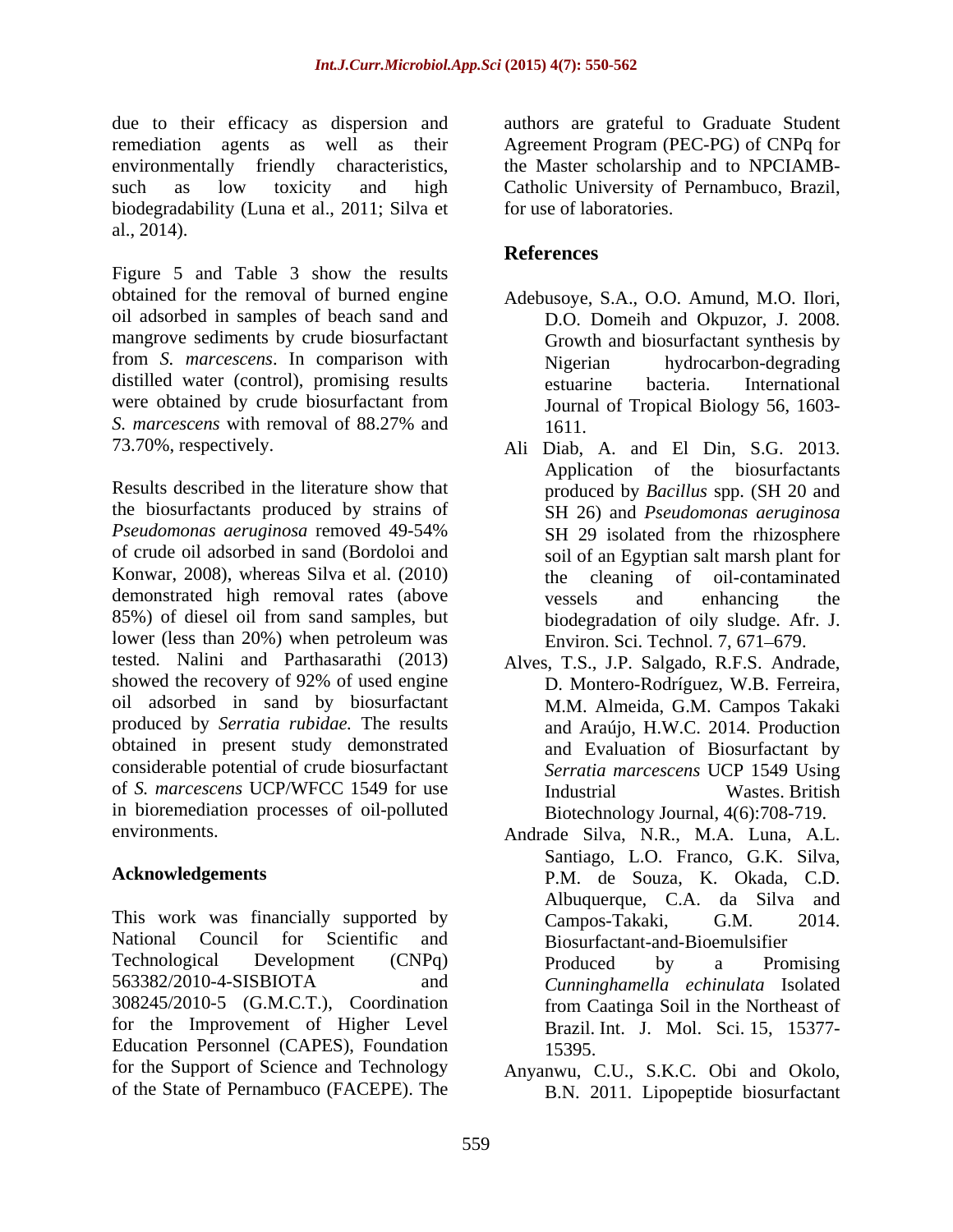- Aparna, A., G. Srinikethan and Hedge, S. International Proceedings of Chemical,
- Banat, I.M., A. Franzetti, I. Gandolfi, G. and Jha, B. 2013. Effect of applications and future potential. Appl.
- Banat, I.M., S.K. Satpute, S.S. Cameotra, R.
- Berger, L.R.R., T.C.M. Stamford, T.M. Campos-Takaki, G.M. 2014. Effect of Wastewater (CW) on Chitin and Cytotoxicity. Molecules 19, 2771-
- Bordoloi, N.K. and Konwar, B.K. 2008. Microbial surfactant-enhanced mineral
- Cooper, D.G. and Goldenberg, B.G. 1987.
- production by *Serratia marcescens*  NSK-1 Strain isolated from petroleum contaminated soil. J. Appl. Sci. Res. 7, entitled by hydrocarbon utilizing 79-87. microorganisms. Biodegradation 1, Hommel, R.K. 1990. Formation physiological role of biosurfactants 107-119.
- Effect of addition of biosurfactant Ibrahim, M.L., U.J.J. Ijah, S.B. Manga, L.S. produced by *Pseudomonas* ssp. on Bilbis and Umar, S. 2013. Production biodegradation of crude oil. In: and partial characterization of International Proceedings of Chemical, biosurfactant produced by crude oil Biological & Environmental degrading bacteria. International Engineering. Proceedings of the 2nd Biodeterioration & Biodegradation 81, and partial characterization of degrading bacteria. International Biodeterioration & Biodegradation 81, 28-34.
- Singapore, Pp. 71–75. Jain, R.M., K., Mody, N. Joshi, A. Mishra Bestetti, M.G. Martinotti, L. Fracchia. The unconventional carbon sources on T.J.P. Smyth and Marchant, R. 2010. Microbial biosurfactants production, Microbiol. Biotechnol. 87, 427-444. of Biological Macromolecules 62, 52 and Jha, B. 2013. Effect of unconventional carbon sources on biosurfactant production and its application in the set of  $\mathbf{u}$  in bioremediation. International Journal 58.
- Patil and Nyayanit, N.V. 2014. Cost Janbandhu, A. and Fulekar, M.H. 2011. effective technologies and renewable Biodegradation of phenanthrene using substrates for biosurfactants' adapted microbial consortium isolated production. Frontiers in Microbiology from petrochemical contaminated 5:697. environment. J. Hazard. Mater. 187, adapted microbial consortium isolated from petrochemical contaminated 333-340.
- Stamford-Arnaud, L. de Oliveira Kapadia, S.G. and Yagnik, B.N. 2013. Franco, A.E. do Nascimento, H.M.M. Current trend and potential for Cavalcante, R.O. Macedo and de microbial biosurfactants. Asian J. Exp. Biol. Sci. 4,  $1-8$ .
- Corn Steep Liquor (CSL) and Cassava Kuyukina, M.S., I.B. Ivshina, J.C. Philp, N. Chitosan Production by M.I. 2001. Recovery of *Rhodococcus Cunninghamella elegans* and Their biosurfactants using methyl tertiary- Physicochemical Characteristics and butyl ether extraction. J Microbiol Christofi, S.A. Dunbar and Ritchkova, Methods. 46 (2):149-156.
- 2792. **Example 2018** Lawniczak, L., R. Marecik and Chrzanowsk, oil recovery under laboratory conditions. Colloids and Surfaces B L. 2013. Contributions of biosurfactants to natural or induced bioremediation. Appl. Microbiol. Biotechnol. 97, 2327-2339.
- 63, 73 82. Lin, M., L. Yuhua, C. Weiwei, W. Hui and Surface-active agents from two immobilized cotton fibers to absorb *Bacillus* species. Appl. Environ. and degrade crude oil. Int. Biodeterior. Microbiol. 53, 224–229. **Biodegrad.** 88, 8–12. Xiaoke, H. 2014. Use of bacteriaimmobilized cotton fibers to absorb Biodegrad.  $88, 8-12$ .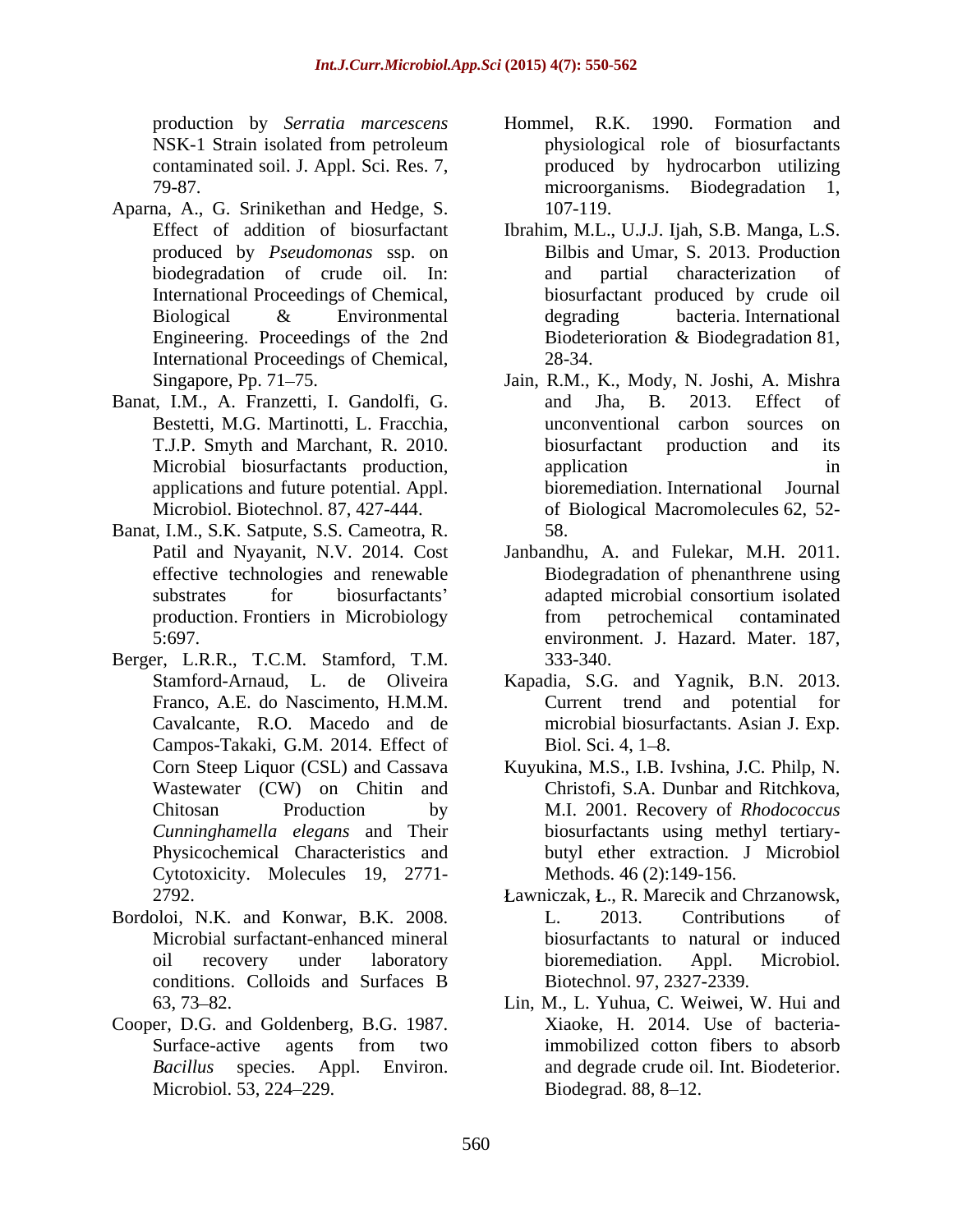- Luna, J.M., R.D. Rufino, C.D. Albuquerque, L.A. Sarubbo and Campos-Takaki, G.M. 2011. Economic optimized chemicals for the industry with medium for tensio-active agent friendly environmental impact. production by *Candida sphaerica*
- Luna, J.M, R.D. Rufino, L.A. Sarubbo and Characterization, surface properties waste by *Candida sphaerica* UCP0995
- Makkar, R.S., S.S. Cameotra and Banat, I.M. 2011. Advances in utilization of renewable substrates for biosurfactant production. AMB Express 1, 1-19.
- 
- Montagnolli, R.N., P.R.M. Lopes and
- Montero-Rodríguez, D., R.F.S. Andrade, Araujo and Campos-Takaki, G.M. production using industrial wastes and  $2015$ .
- Montoneri, E.; P. Savarino, S. Bottigliengo, V. Boffa, A.B. Prevot, D. Fabbri and

Pramauro, E. 2009. Biomass wastes as renewable source of energy and friendly environmental impact. Fresenius Environ Bull 18, 219–223.

- UCP0995 and application in the Mulligan, C.N. 2009. Recent advances in the removal of hydrophobic contaminant from sand. Int. J. Mol. Sci. 12, 2463- biosurfactants. Current Opinion in 2476. Colloid & Interface Science 14, 372environmental applications of Colloid & Interface Science 14, 372- 378.
- Campos-Takaki, G.M. 2013. Muthusamy, K., S. Gopalakrishnan, T.K. and biological activity of a Biosurfactants: properties, commercial biosurfactant produced from industrial production and application. Curr. Sci. Ravi and Sivachidambaram, P. 2008. 94, 736-747.
- for application in the petroleum Nalini, S. and Parthasarathi, R. 2013. industry. Colloids and Surfaces. B, Biointerfaces, 102, 202-209. Biosurfactant production by *Serratia rubidaea* SNAU02 isolated from hydrocarbon contaminated soil and its physico-chemical characterization. Bioresource technology, 147, 619-622.
- Malik, Z.A. and Ahmed, S. 2012. Noparat, P., S. Maneerat and Saimmai, A. Degradation of petroleum 2014. Application of Biosurfactant hydrocarbons by oil field isolated from *Sphingobacterium spiritivorum* bacterial consortium. Afr. J. AS43 in the Biodegradation of Used Biotechnol. 11, 650–658. Lubricating Oil. Applied biochemistry and biotechnology 172, 3949-3963.
	- Bidoia, E.D. 2015. Assessing *Bacillus*  Okoro C., A. Agrawal and Callbeck C. *subtilis* biosurfactant effects on the 2012. Simultaneous biosurfactant biodegradation of petroleum products. The production and hydrocarbon Environmental monitoring and biodegradation by the resident aerobic assessment 187, 1-17. bacterial flora of oil production D.L.R. Ribeiro, R.A. Lima, H.W.C. and saline conditions. Life Science 2012. Simultaneous biosurfactant production and hydrocarbon skimmer pit at elevated temperature Journal 9, 56-364.
	- 2014. Ability of *Serratia marcescens* Oliveira, V., N.C. Gomes, A. Almeida, A.M. UCP/WFCC 1549 for biosurfactant Silva, H. Silva, H. and Cunha, Â. fuels biodegradation In: Industrial, Phytoremediation of Hydrocarbons in medical and environmental Estuarine Environments. Microbial applications of microorganisms: ecology, 69, 1-12. Microbe-Assisted ecology, 69, 1-12.
	- Current status and trends. A. Méndez-<br>
	Pacwa-Płociniczak, M., G.A. Płaza, Z. Vilas (Ed.). Madrid, Pp. 211-216. Piotrowska-Seget and Cameotra, S.S. 2011. Environmental applications of